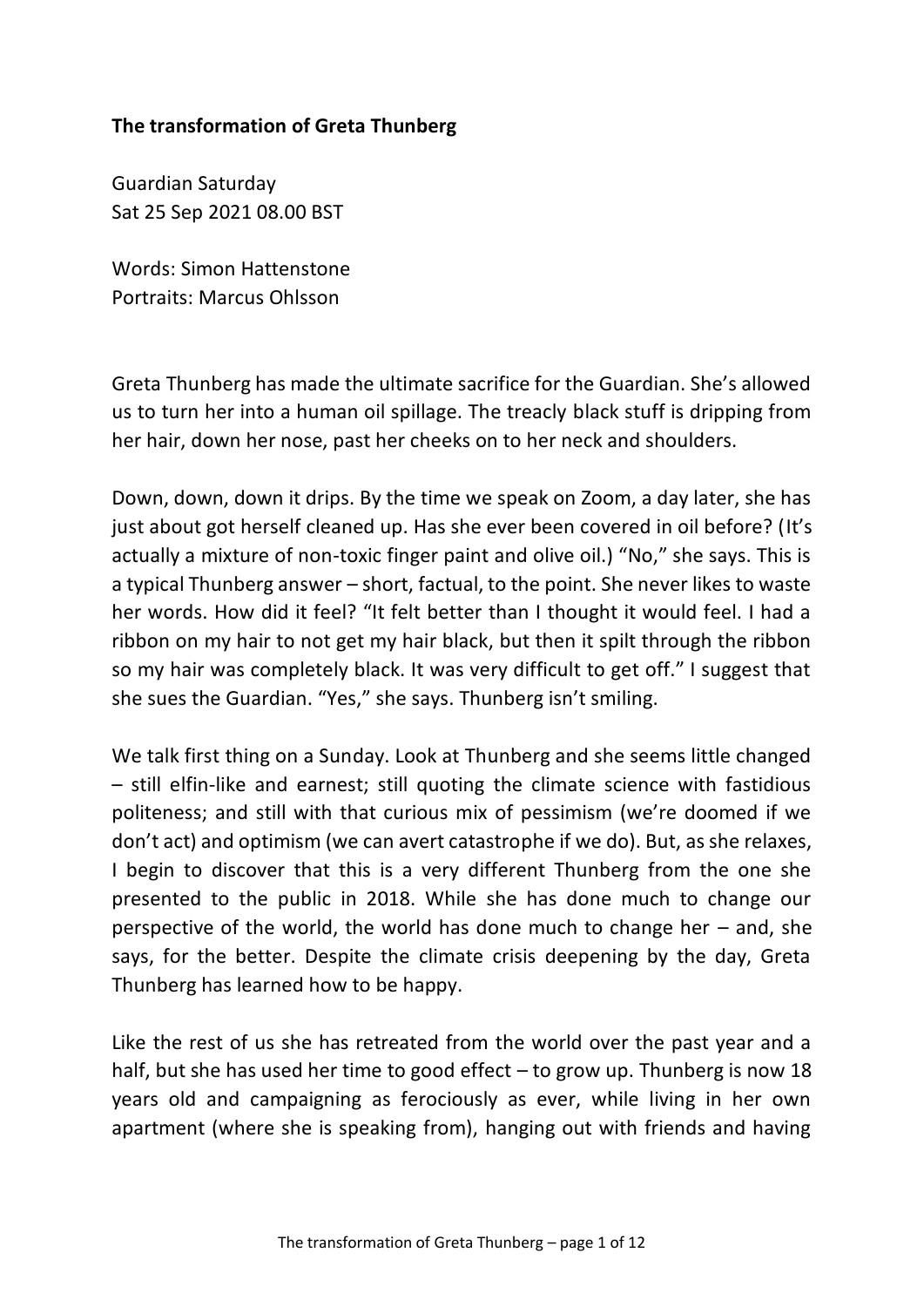fun. She is turning into the kind of young woman that neither she nor her parents could have ever envisaged.

At home in Stockholm, she says, she goes unnoticed. "Fortunately I live in Sweden, which is very good because people aren't interested in 'celebrities'. When I do get stopped, it's mostly tourists and people from abroad."

Her father, Svante, talking to me from the family home, tells a funny story about the time he and Greta attended a climate exhibition in the Swedish capital. "She was the main part of the exhibition. There was a big picture of her taken in North Dakota, hanging in the middle of the hallway, five metres tall. No one came up to her. When we left, someone came up with an iPad. I thought, 'OK, maybe someone wants an autograph' and the woman said, 'Excuse me, we're doing a survey for the museum.' That sums up how people treat her in Stockholm. They're not very impressed, and I think that's good for her. No one really gives a damn."

Locals may not give a damn, but I discover later on that plenty of other people do – sometimes in a way that has threatened the safety of Thunberg and her family. Three years ago Greta Tintin Eleonora Ernman Thunberg was an unknown 15-year-old terrified that we were destroying the planet and furious that adults were letting it happen. Her fury was particularly directed at those with power. She decided to take unilateral action, and tweeted her plan. "We kids most often don't do what you tell us to do. We do as you do. And since you grownups don't give a damn about my future, I won't either. My name is Greta and I'm in ninth grade. And I am school striking for the climate until election day." She didn't expect anyone to take notice. Thunberg had spent her short lifetime not being noticed. She was small, rarely spoke and described herself as "that girl in the back who never said anything".

Thunberg spent the first day sitting cross-legged on her own outside the Swedish parliament alongside a sign made from wood scrap that read "Skolstrejk för klimatet" ("School strike for climate"). Although she was striking, she still treated it as a regular school day – she rode to the Riksdag on her bike, took out her books and studied till the end of the school day. The next week a few others joined her – fellow students, teachers and parents – and her campaign began to attract media interest. In September 2018 she began a regular Friday strike,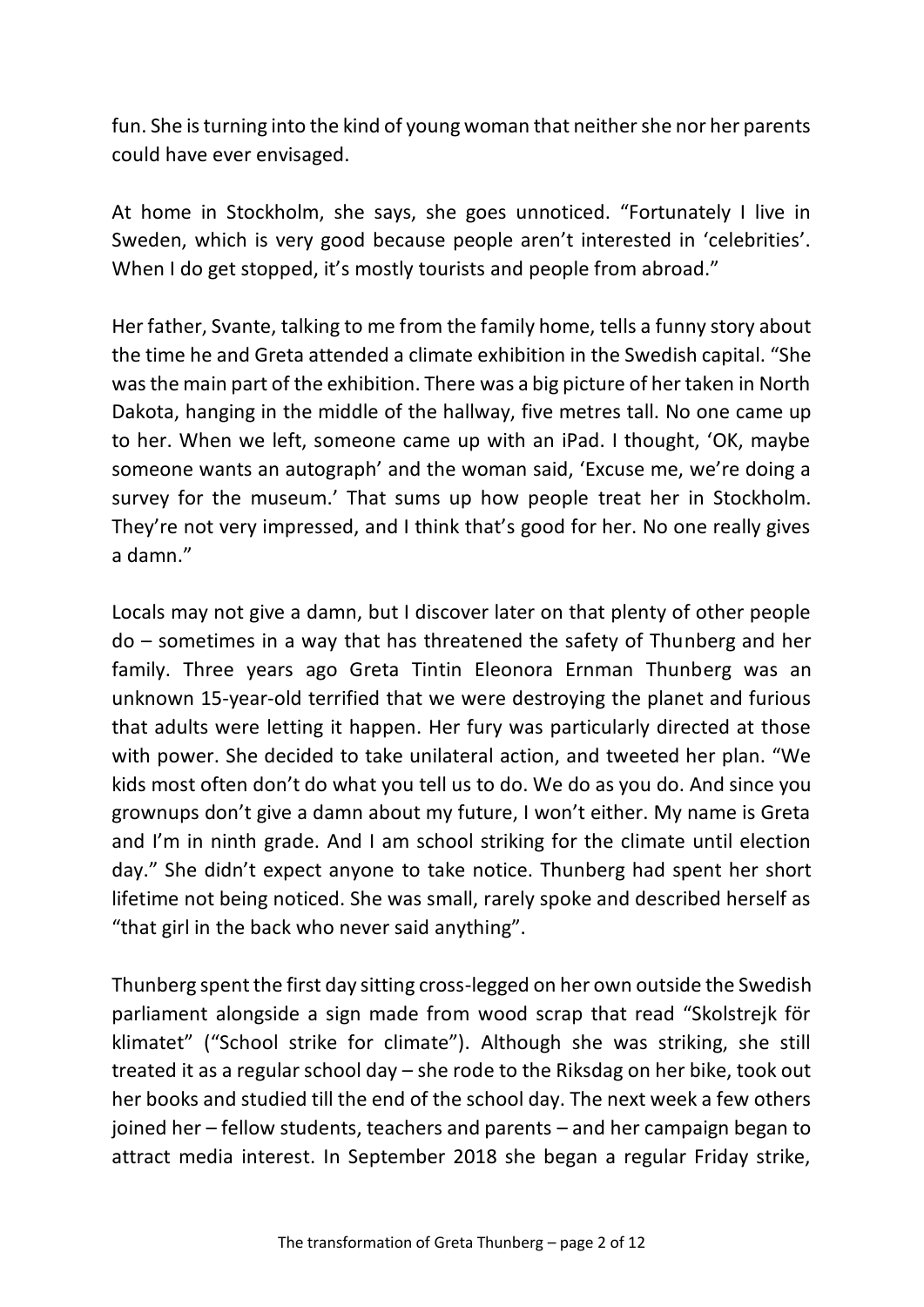calling it Fridays for Future, encouraging other students to join her. By March 2019, her protest had spread to more than 70 countries. On 20 September 2019, 4 million people joined a school strike across 161 countries – the largest climate demonstration in history.

Within a year, Thunberg had become one of the most famous people on Earth. Since then she has been nominated twice for the Nobel peace prize, addressed the UN and been thanked by the pope. Liberal world leaders suck up to her to show their people they take the climate crisis seriously, right-wing populist leaders mock her to show that they don't. November's Cop26 climate conference in Glasgow is due to be attended by more than 200 nations, and will be one of the largest gatherings of world leaders in history. But many people only want to hear from one person – the autistic teenager with the pigtails.

Perhaps the biggest change in Thunberg is her faith in people. When she started out, she didn't have any. "I didn't think young people cared about climate because all the young people I knew were like, 'Oh yeah, the climate is important, but I don't want to do anything about it.' But it turned out many young people around the world actually care. A lot! And they are very ready to do something about it. I'm very glad I was proven wrong."

She talks about the activists she has met, and how they have inspired her. For the first time in her life, she was meeting people who shared her passion – or obsession. I had met one of her fellow Fridays for Future activists a couple of weeks ago – Vanessa Nakate, Uganda's first school striker. Thunberg's face lights up when I mention her. "Vanessa is an incredible person." She draws such strength from people like Nakate, she says, because they are taking greater risks than she has ever had to.

"Some places are much harder to be an activist in than others. I look up to them so much. They give me the hope and inspiration to carry on." She pauses. "Of course, I might be naive because I'm very young." She pauses again. "But I think naivety and childishness are sometimes a good thing." The great thing about youth, she says, is you're not blinded by realpolitik and the assumption of compromise. "I do think older people make things more complicated than they actually are."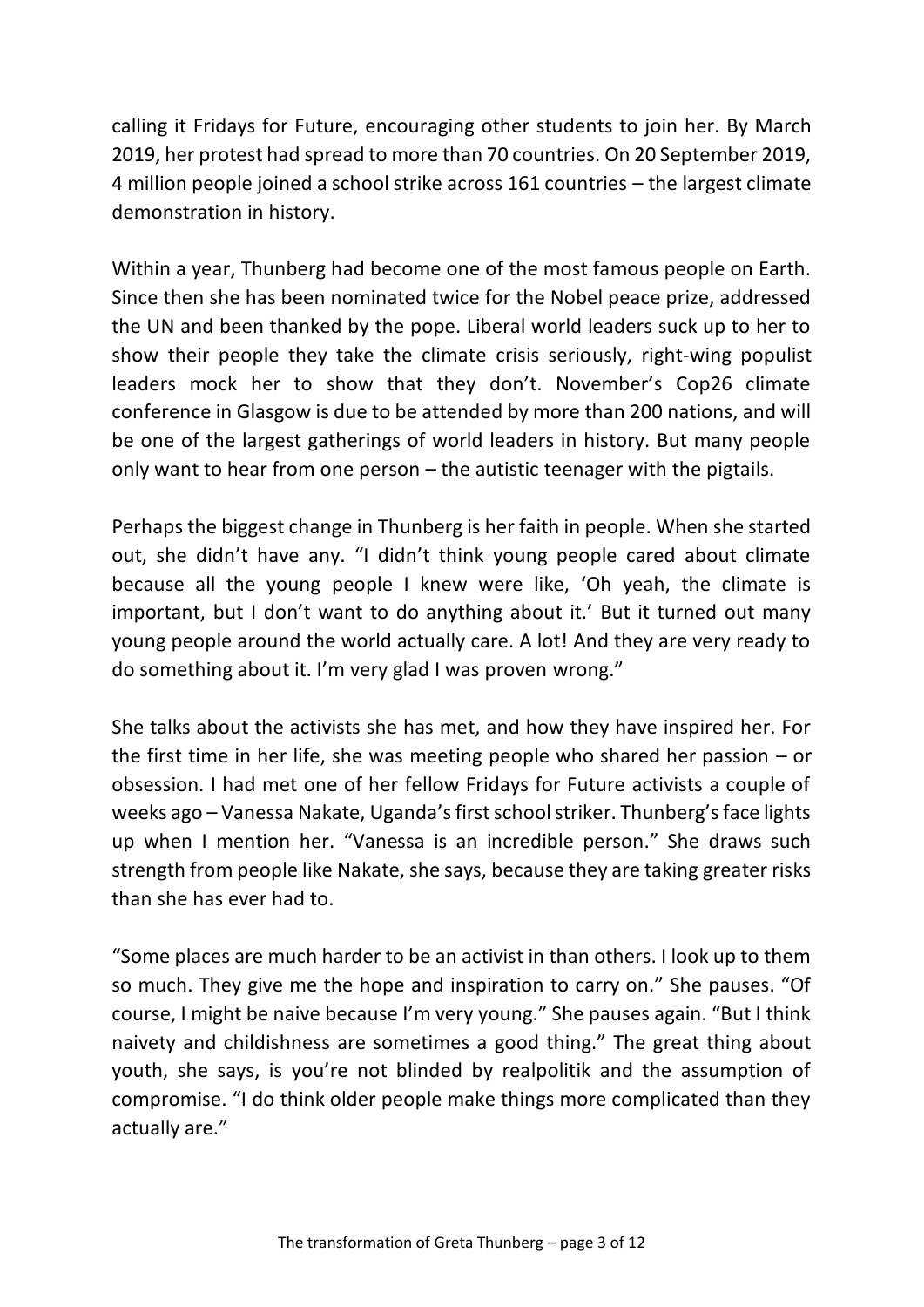Is there a sense of solidarity between fellow activists? "Definitely. We have daily contact. We don't just campaign together, we are also friends. My best friends are within the climate movement." I ask if she could ever be friends with a climate denier. "Erm, yeaaaah," she says uncertainly. "I mean in one way we're all climate deniers because we're not acting as if it is a crisis. I don't know. It depends on the situation." So there's hope for your friendship with Donald Trump? She lets out a hiccup of laughter. "Well, I don't think we would enjoy each other's company that much. We have very different interests." In 2019, when Thunberg was crowned Time magazine's person of the year, Trump tweeted: "So ridiculous. Greta must work on her Anger Management problem, then go to a good old fashioned movie with a friend! Chill Greta, Chill!" Eleven months later, with Trump demanding a recount, having lost the election to Joe Biden, Thunberg coolly tweeted: "So ridiculous. Donald must work on his Anger Management problem, then go to a good old fashioned movie with a friend! Chill Donald, Chill!"

She is still thinking about the question of befriending a climate denier. The funny thing is, she says, she used to be in denial herself. "When I first heard about it, I didn't think it was real because if it was real, people would do something about it. It didn't add up to me."

Then, aged eight, she was shown a film of an armada of plastic assailing our oceans. She couldn't get it out of her head. She started to read about it, and became more and more terrified. She was exceptionally bright, with a photographic memory, but was also withdrawn and quiet. And she was becoming more so.

At the age of 11 she fell into a deep depression and stopped eating and talking. Why does she think she was so unhappy? "One of the reasons was I couldn't wrap my head around the fact that people didn't seem to care about anything, that everyone just cared about themselves rather than everything that was happening with the world. And being an oversensitive child with autism, it was definitely something I thought about a lot, and it made me sad." Was it also because she had been bullied at school? "Yeah, to some extent."

I ask if she literally stopped talking. "I spoke to my parents, my sister and a bit to my teacher," she says. Why did she stop? "I don't know. I just couldn't."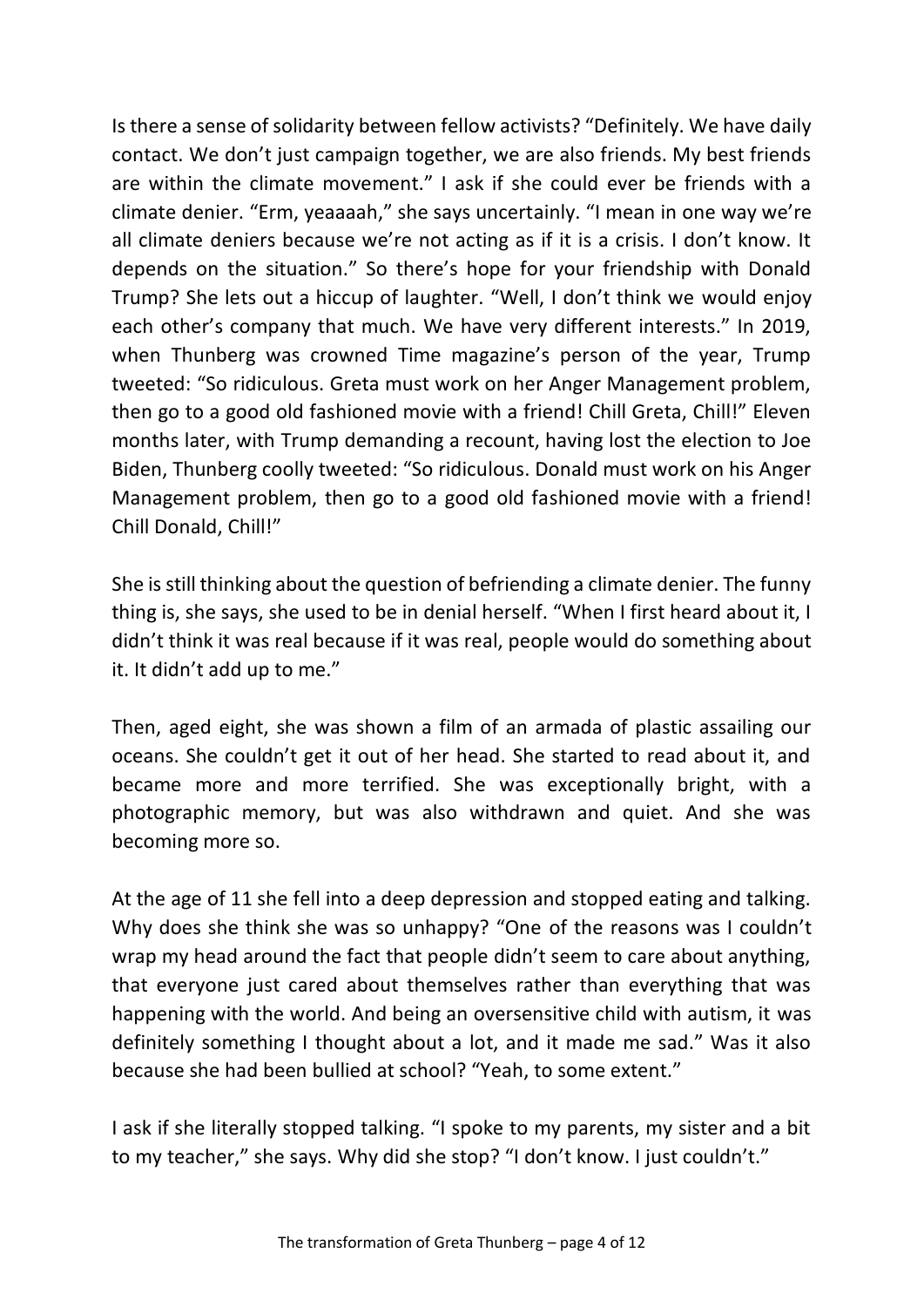Svante and the opera singer Malena Ernman have two children: Greta and her sister, Beata, who is three years younger. When Greta was born, Malena's career was taking off, so Svante – who had trained as an actor – stayed at home to look after the children. By the time they started school, Malena was touring internationally. Svante started a production company and looked after her work. But when Greta fell ill, he became a stay-at-home dad again, monitoring everything she ate ("Five pieces of gnocchi in two hours") and her dramatic weight loss, and talking her through her fears. That was when he discovered that so much of it was rooted in the climate crisis.

It amuses him when he reads that it was he and Malena who turned her into a climate activist. Svante says that Malena was an activist but she campaigned for refugees (and they had refugees living with them) rather than the environment. The only aspiration he had for Greta back then was for her to get better. As for himself, he knew little about the climate crisis, wasn't convinced by what he did know and just wanted to get a nice big car – an SUV or pick-up truck. Over time, Greta changed his mind.

"The way she got us interested was a bit by force. She hijacked us. She started turning off lights. She cut the electricity bill in half." He laughs. "She'd say, 'Why have you got the lights on in this room, you're not even in here?' and I'd say, 'Because we live in a country where it's dark all the time and it makes me feel nice' and she'd say, 'Why? It doesn't make any sense.' Of course, she was right."

Did he get pissed off with her? "Oh hell, yeah. She can be very, very, very annoying. But because we were in this crisis we had to react, so we became aware and began to do stuff for the environment, but not because we wanted to save the environment; we did it to save our child."

At the time, Beata had also been diagnosed with neurodevelopmental disorders, and the family was imploding. Malena and Svante wrote a book about this period, with the Bergmanesque title Scenes from the Heart. It was published on 23 August 2018, three days after Greta's first school strike. Svante says the timing couldn't have been worse. "It was a hell of a nuisance when she decided to do the strike because it left us in a tricky situation." Why? "It was obvious everyone would say you've written this book and she's going on school strike as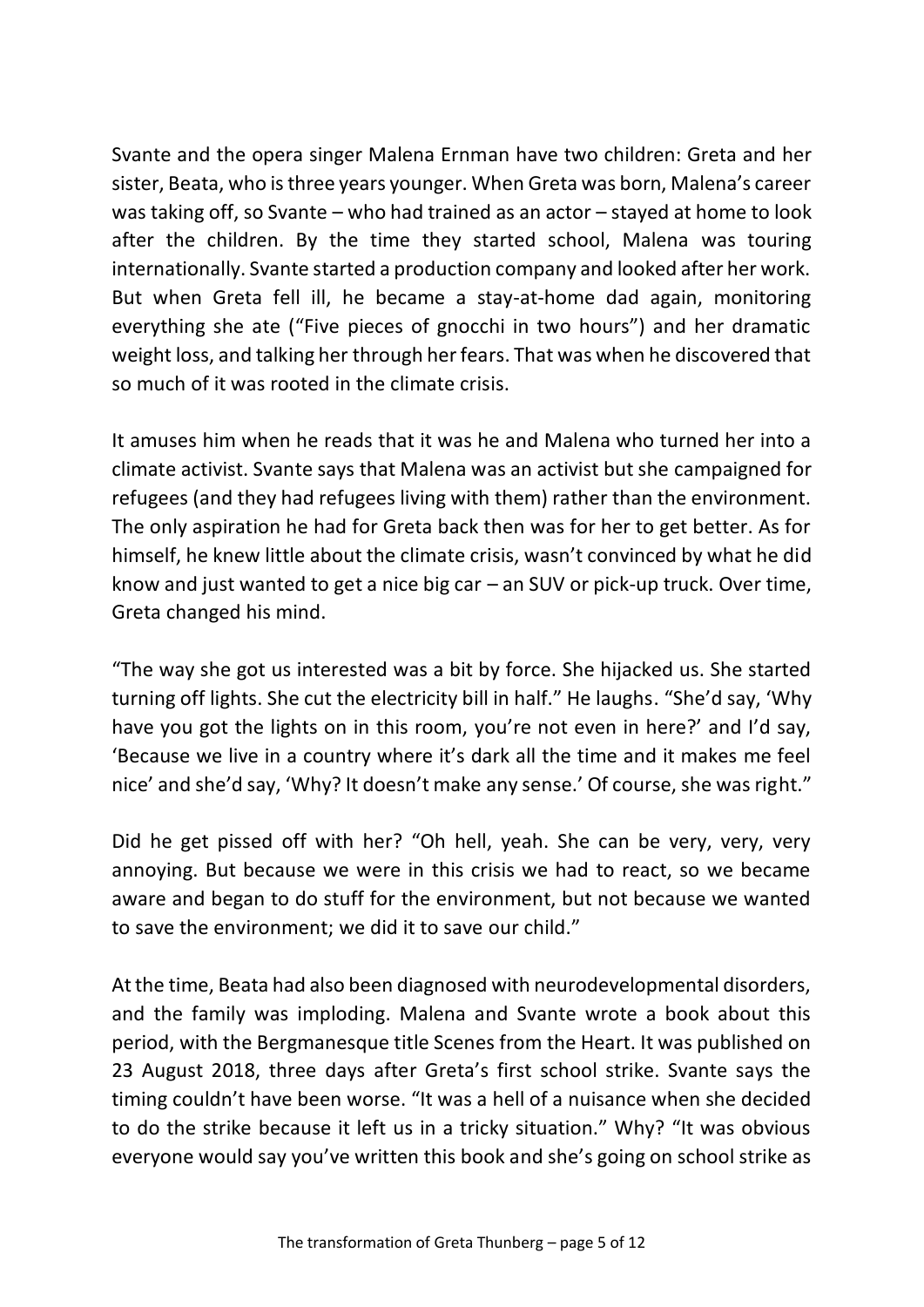a PR stunt. But she had made up her mind she was going on strike, so we thought the only thing we could do was give every cent away. All our earnings from the book went to charity."

In the book, Malena describes how the 11-year-old Greta was "slowly disappearing into some kind of darkness and, little by little, bit by bit, she seemed to stop functioning. She stopped playing the piano. She stopped laughing. She stopped talking … She stopped eating." They were, she concluded, "burned-out people on a burned-out planet". An updated version of the book was published last year in the UK, retitled Our House Is on Fire: Scenes of a Family and a Planet in Crisis, this time with contributions from the girls, and the whole family credited as authors. Malena explained why she had felt compelled to write it in the first place. "Because we felt like shit. I felt like shit. Svante felt like shit. The children felt like shit. The planet felt like shit. Even the dog felt like shit," she wrote. Svante says hardly anybody bought either version of the book because they decided not to promote it.

I ask Thunberg how important her family's support has been. "In the beginning they didn't like the idea of me skipping school, but then they helped more, arranging trips. My dad even followed me on some." They made huge sacrifices for you, I say. "Yep. They changed their lifestyles. My mum stopped flying, and by doing that she stopped her international career, and I really appreciate it."

Does she feel guilty about stymying her mother's career? She seems surprised by the question. "It was her choice. I didn't make her do anything. I just provided her with the information to base her decision on." At times like this you can see how unyielding she is – while it's the source of her strength, you can imagine just how tough it may have been for her parents. "Of course, you could argue one person's career is not more important than the climate, but to her it was a very big thing," she says.

Thunberg was at home with her father for a year. By the time she was ready to return to school (initially a specialist autism school, then grammar school), she had been diagnosed with Asperger's, obsessive compulsive disorder and selective mutism. Thunberg says the diagnosis came as a relief. "When I felt the most sad, I didn't know that I had autism. I just thought, I don't want to be like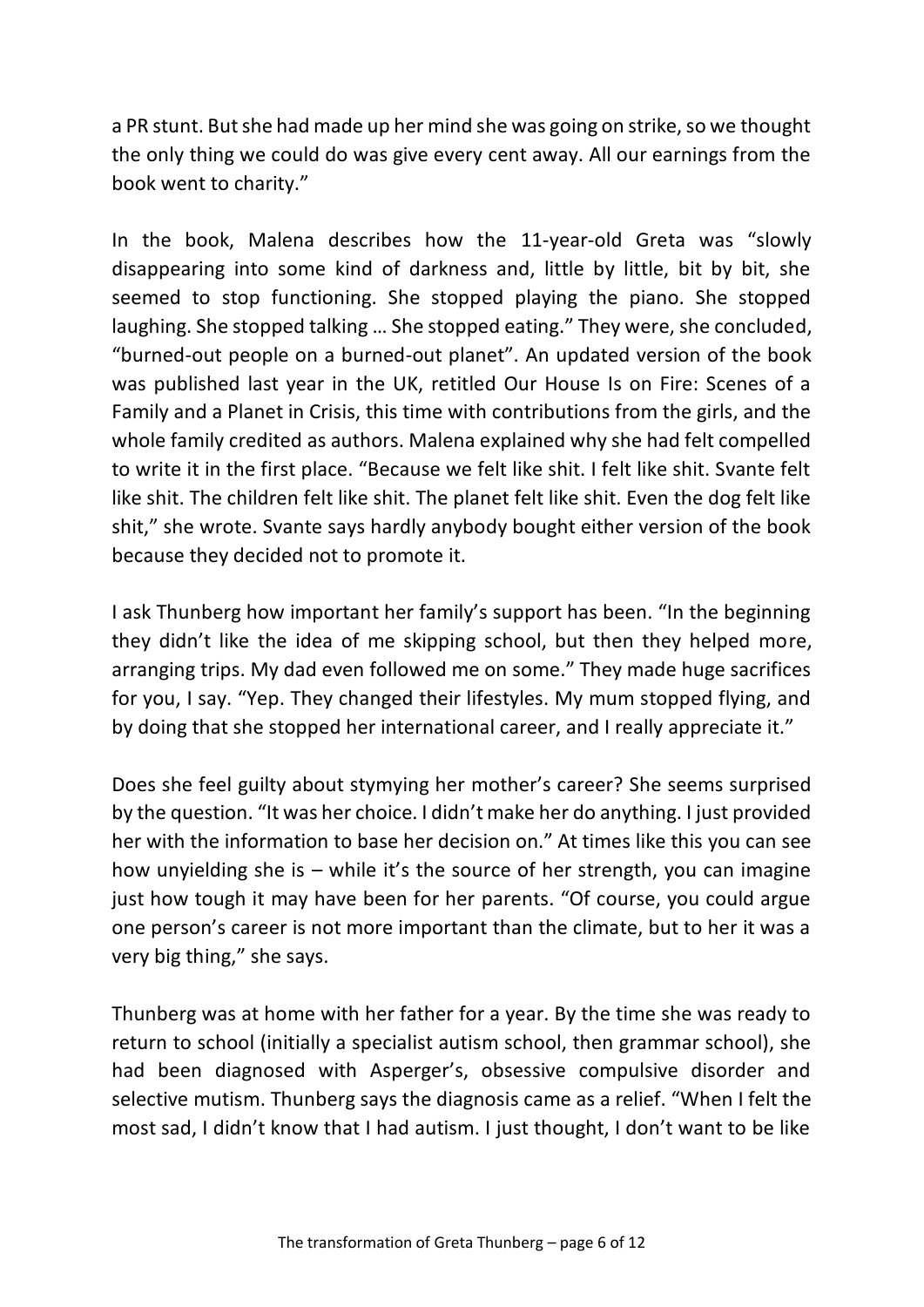this. The diagnosis was almost only positive for me. It helped me get the support I needed and made me understand why I was like this."

She describes her autism as her superpower. I ask why. "A lot of people with autism have a special interest that they can sit and do for an eternity without getting bored. It's a very useful thing sometimes. Autism can be something that holds you back, but if you get to the right circumstance, if you are around the right people, if you get the adaptations that you need and you feel you have a purpose, then it can be something you can use for good. And I think that I'm doing that now." Thunberg has not just become the world's best-known climate change activist, but also its best-known autism activist.

As she tells her story, I can't help thinking of it as some kind of parable – the girl who was ignored, or worse, by her peers who becomes the face of a global movement for young people.

Her rhetoric is as beautiful as it is brutal. Again, she thanks her autism for the bluntness of her language. In a thunderous speech at the UN climate action summit in 2019, she told the great and the good: "This is all wrong. I shouldn't be standing here. I should be back in school on the other side of the ocean. Yet you all come to us young people for hope. How dare you? You have stolen my dreams and my childhood with your empty words." It was an extraordinary sight – the schoolgirl rebuking the world's leaders in the language of a furious parent. And the very people she was condemning gave her a standing ovation.

There was a frightening intensity to the speech. You couldn't help wondering what it was taking out of Thunberg. Does she feel she has missed out on her teens? "No, definitely not. I don't have an urge to party or drink alcohol or do whatever teens normally do. I enjoy much more doing this and being a nerd!" I ask what she does to relax. "I listen to music, and podcasts. But I do other things. I do embroidery like I'm doing now." I hadn't even noticed that she was stitching away while chatting. Can I see what she's making? "No, because it's a surprise for somebody," she says.

Actually, she says, she's got loads of hobbies. "I also do a lot of jigsaw puzzles. The biggest was 3,000 pieces, but that didn't fit on the table so it was very complicated to finish. And I also spend time with my two dogs [a golden retriever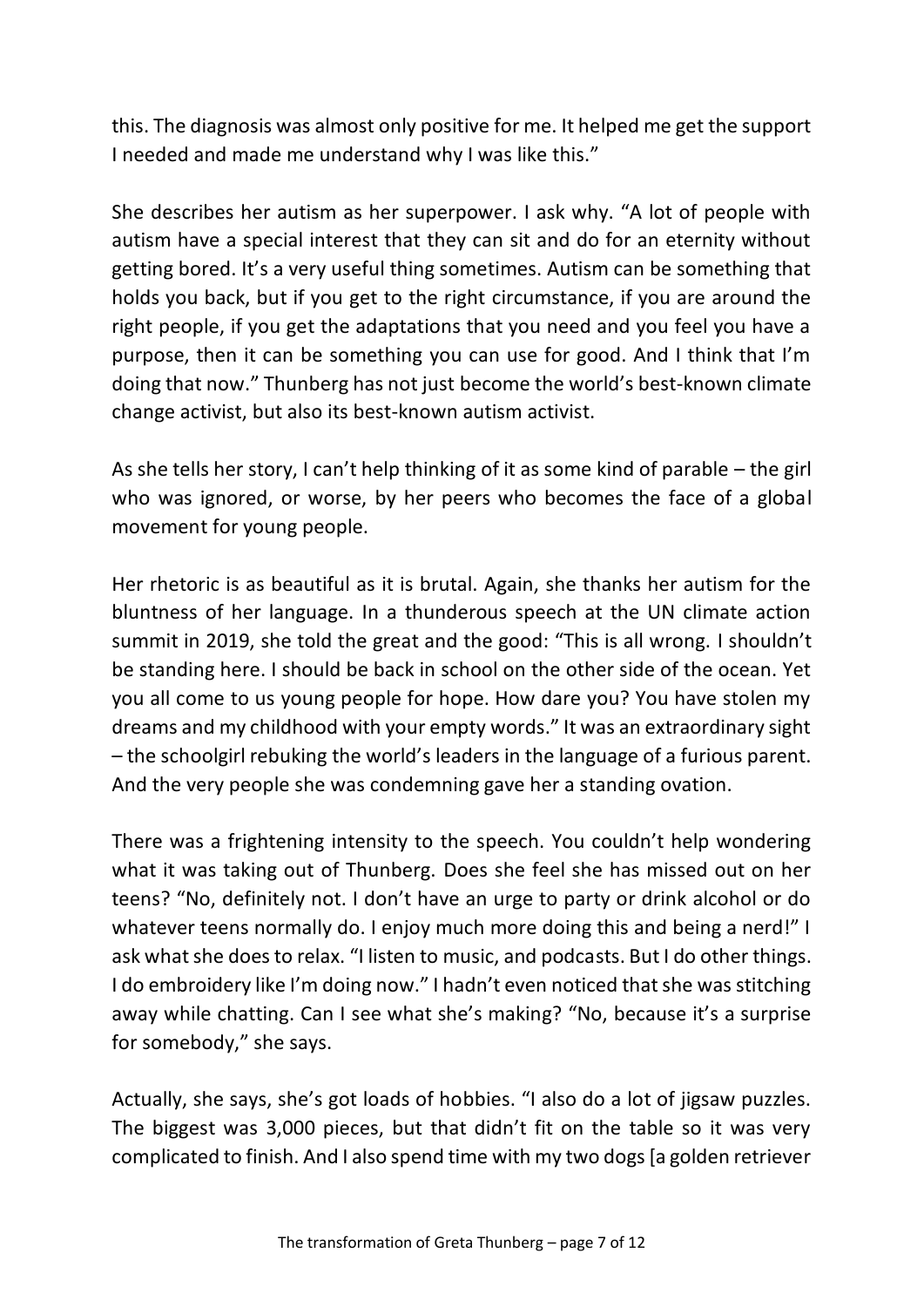and black labrador] and talk lots to friends. We are very silly. Maybe people have an idea that climate activists are serious, but that's not the case." She hiccups another giggle.

Do you really speak to your climate activist friends every day? "Yes, many times a day." Do you have parties? "Since we are spread all over the world it's hard to do that, but we have Zoom calls and movie nights online and lots of chats where we just spam each other."

Wow, I say, so, really, you're just a bunch of jokers? A little crease spreads across her lips. I think she's smiling. "Yes, we discuss very important topics like mousse and baby carrots, and bread. Sometimes we have very heated discussions." About chocolate mousse? "No!" she says, appalled. "The animals." Do you discuss whether moose are in danger of extinction? "No! I don't know if I want to say this. We joke we are a moose cult." Why? "It's a very long story. And then we have these internal jokes, like the poem about the baby carrot." At this point, I have to admit to her that she's lost me. But she's on a roll. "It's Henrik Ibsen. You can Google it. We sometimes have discussions where we just write 'babycarrot, babycarrot, babycarrot'." (I do Google it later, and discover it's a source of contention whether Ibsen actually wrote the 11-word poem Dear Babycarrot.)

That's bonkers, I say. She nods, happily. I love seeing her like this. It feels a privilege to be let into her private world, however briefly. Lots of people would think you don't have the time or the inclination to mess around, I say. "I think we mess around a bit too much. I may make us sound like idiots now, but that's what we do."

I drag her away from the world of moose and baby carrots to discuss Cop26. How optimistic is she that the conference can achieve anything? "I am not. Nothing has changed from previous years really. The leaders will say we'll do this and we'll do this, and we will put our forces together and achieve this, and then they will do nothing. Maybe some symbolic things and creative accounting and things that don't really have a big impact. We can have as many Cops as we want, but nothing real will come out of it."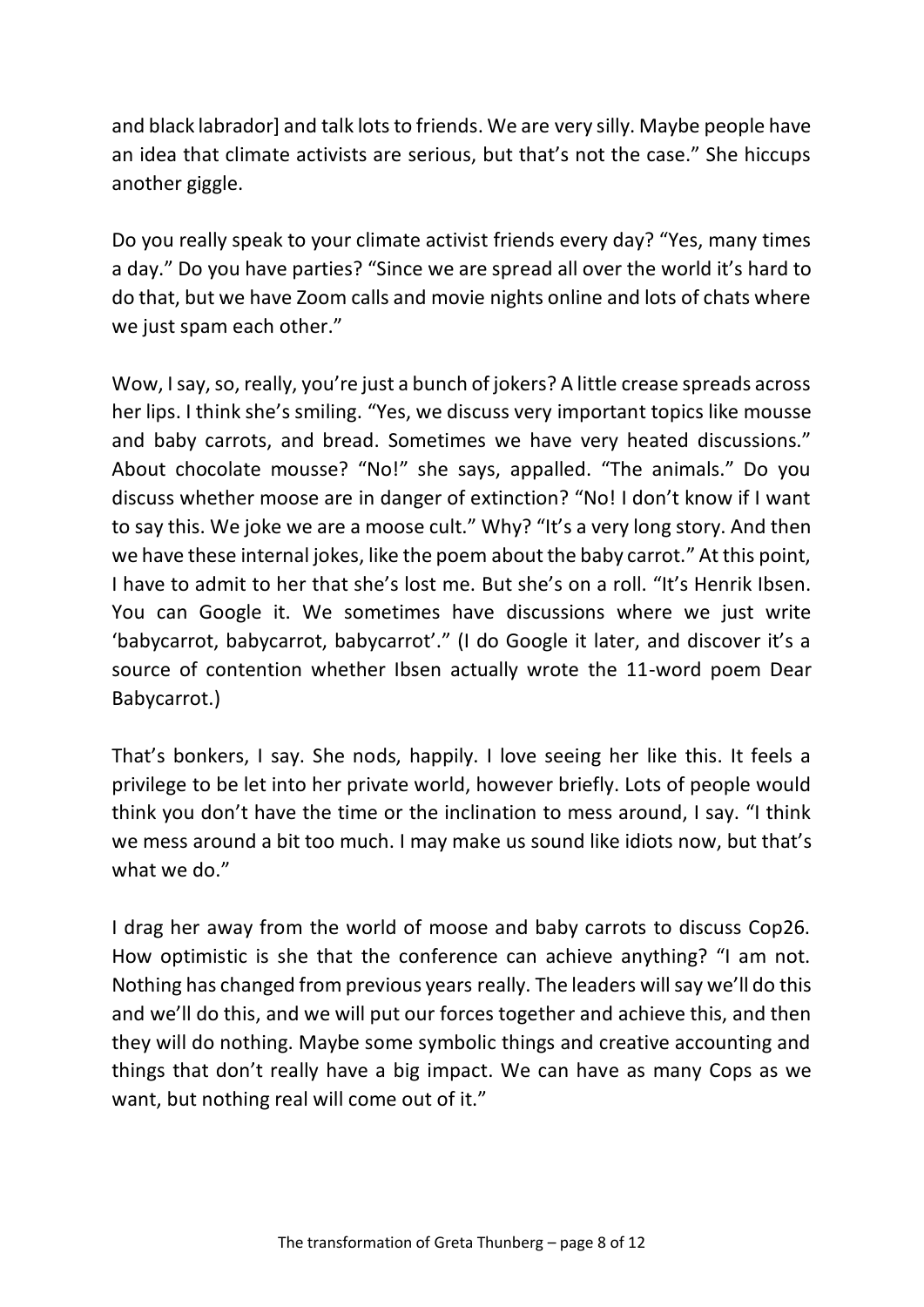What does she think about the fact that Boris Johnson says climate is his priority while at the same time supporting new coalmines in Cumbria and the Cambo oil fields off the coast of Shetland? "It's hypocritical to talk about saving the climate as long as you're still expanding fossil fuel infrastructure." She says she can't think of a single politician who has impressed her. "Nobody has surprised me." What about, say, New Zealand prime minister Jacinda Ardern, who said that the climate crisis was a matter of "life or death" at the June launch of her new roadmap to control global heating? She looks sceptical. "It's funny that people believe Jacinda Ardern and people like that are climate leaders. That just tells you how little people know about the climate crisis." Why? "Obviously the emissions haven't fallen. It goes without saying that these people are not doing anything." In April, it was revealed that New Zealand's greenhouse-gas emissions had increased by 2% in 2019.

Little has been seen of Thunberg during the pandemic. In May a short film conceived by her examined how people's land use, agricultural practices and exploitation of animals create the perfect conditions for diseases to spill over from animals to humans, making pandemics ever more likely. The Friday strikes became virtual as live activism was put on hold. The enforced break was necessary, her father says. She had done so much and travelled so far (twice crossing the Atlantic by boat in 2019 to attend conferences, and journeying through America and Canada to witness the impact of climate change) that she was exhausted. "The pandemic has been a complete tragedy for everyone, of course, but being stuck here in Sweden for a year and a half has been good for Greta," Svante says. "She definitely needed a break after all the madness she's been through."

However, the last thing Thunberg herself wanted was a break – the climate wouldn't wait for her and, anyway, she was on a high. After all those years of struggle, she had finally found her purpose.

It's astonishing how many people see you as some kind of secular saint, I say. "No!" she says adamantly. She sounds shocked, almost angry at the suggestion. Do you find yourself getting bigheaded? "No, it's very important not to. But I think it's an exaggeration saying many people treat me as a saint. More people treat me like something very, very bad. There are people who laugh as soon as they hear my name." Why? "Because they have already decided what they think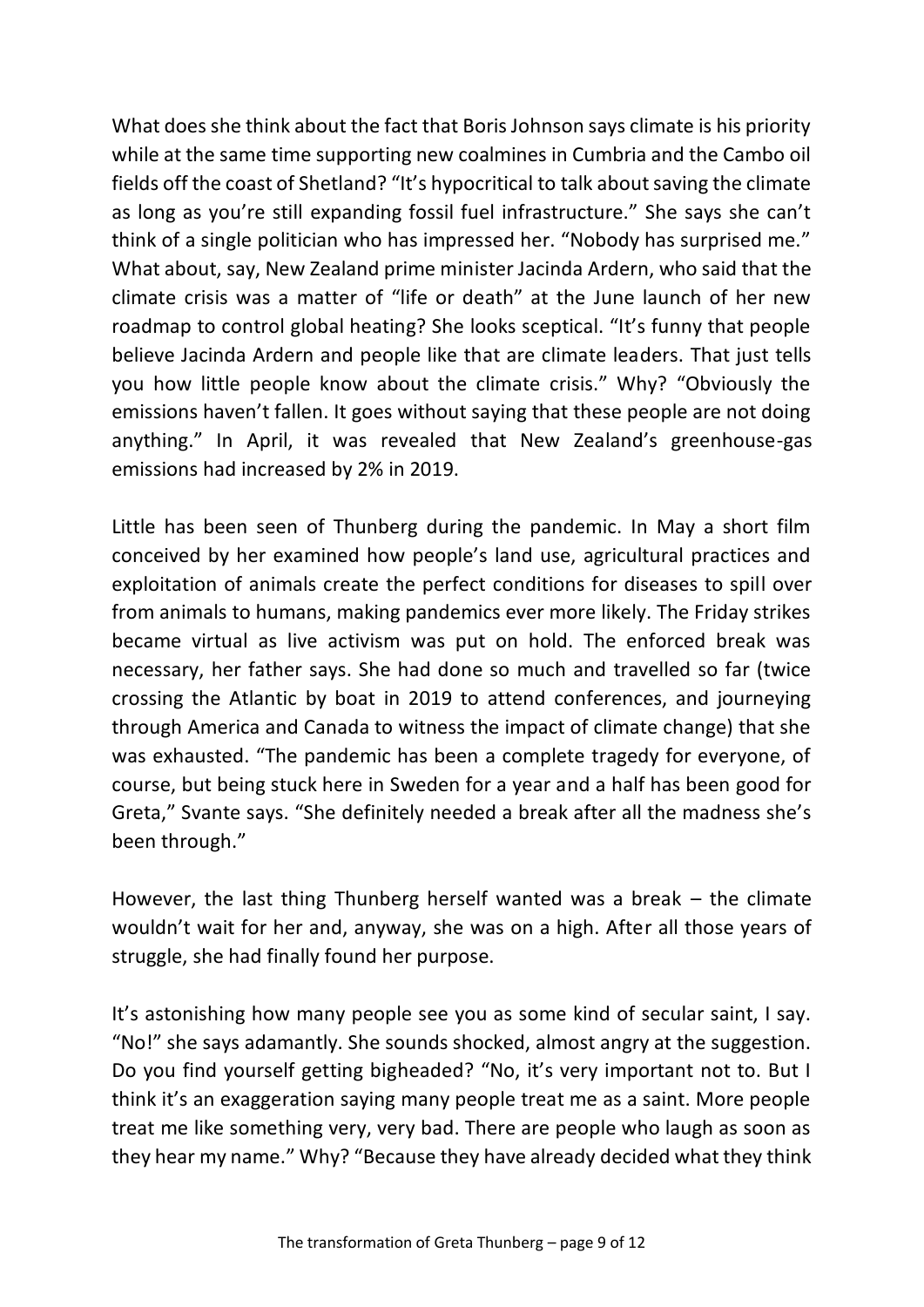of me and nothing they hear will change that point of view because it's such a filter bubble. And they just hear fake stories about me, and people who mock me. So it's two extremes."

When people mock you, what are they mocking? "Oh, 'The climate goblin is forcing you to stop eating meat', which I have never said. They just do it to make fun of me and other climate activists." Does that hurt you? "Noooooah," she says sweetly. "I understand that everybody has their own sense of humour. Me, personally, it doesn't hurt, but if it affects my family or other activists, then it's a different thing."

And has it affected your family? "Yes. If there are people standing outside your house filming you through the window and then trying to break in, of course that affects the family. And constantly having rumours spread about you that you're manipulating your child, of course that affects you." Again, she says that the rumours about herself don't bother her. Such as? "According to some, I'm an evil, manipulative child who takes advantage of everyone I meet. Others say I'm a helpless child who has been exploited. Some say I'm a communist; some say I'm an extreme capitalist; some say I'm an agent for India, or Russia, or the US … " She could go on. How is she an extreme capitalist? She shrugs. "I don't know."

Svante is not so quick to shrug it off, though. She has had to deal with more than rumours, he says. "There have been lots of death threats, and one man has been sentenced in court in Sweden. As a parent you'd be a fool not to worry about that." Does it scare him? "Of course. There are a lot of crazy people out there. Now, though, her being 18, she's an adult, she makes her own decisions; she can decide everything and she just wants to live like a normal person. Her being a public figure is not a place where you necessarily want to be."

Thunberg is not alone in receiving threats. Climate activists are being targeted around the world. This month, the campaign group Global Witness revealed that more than 220 activists who work to protect the environment and land rights were murdered last year – a record number.

As well as her enemies, there are the Greta groupies to cope with. While the locals let her get on with her life in Stockholm, some international fans have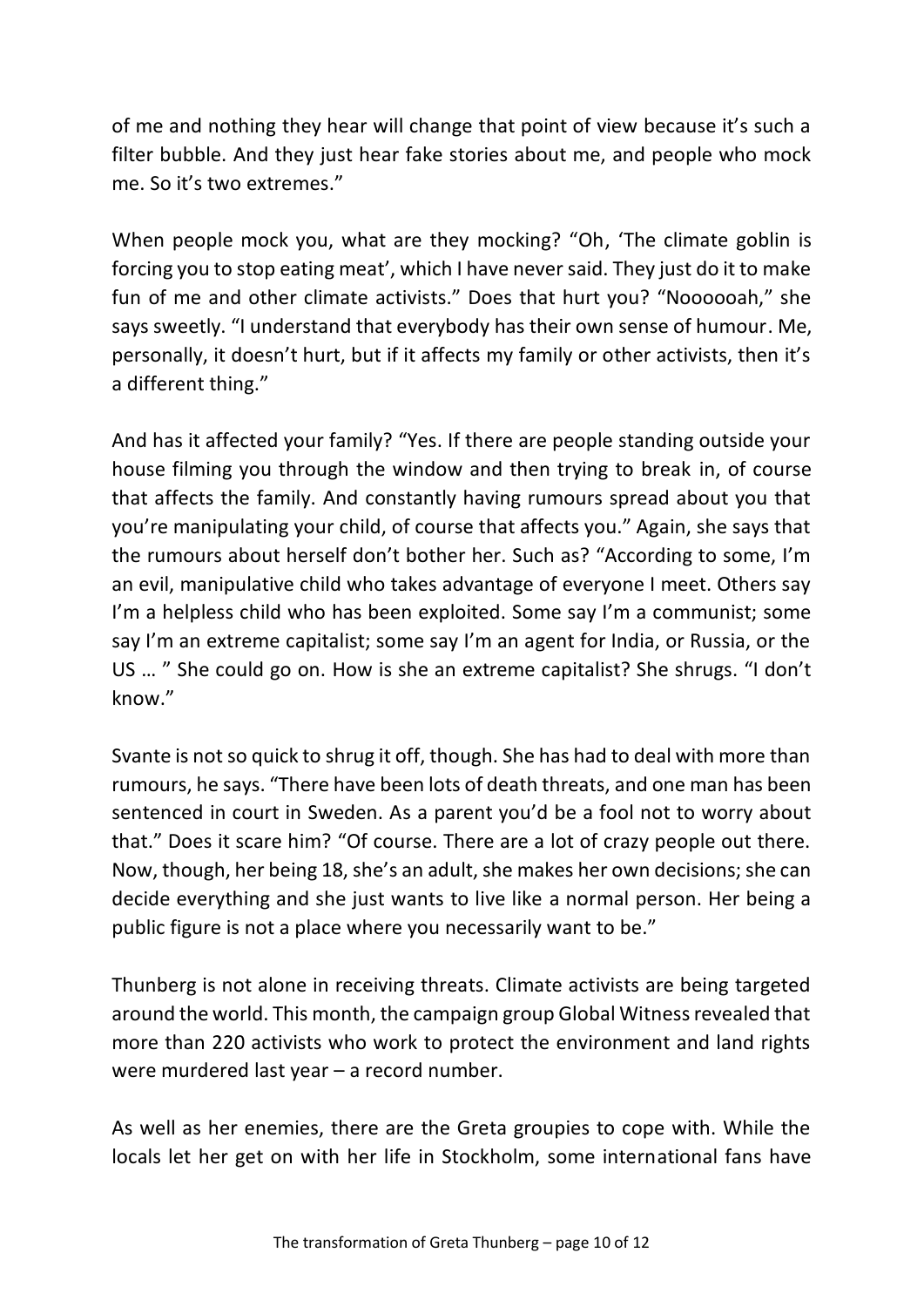been more intrusive, Svante says. "When we came back from North America, she couldn't stay at home because people kept showing up. They travelled from various countries and came knocking on the door, and that was a bit of a problem." It got so bad that he and Greta moved out of the family home into another apartment.

Just a few weeks ago, she left home permanently to live by herself. Could he imagine when Greta was struggling most that at 18 she would be living independently? "The main thing I'm concerned about is my children being well, and the fact that Greta is now living by herself, coping by herself, travelling by herself is amazing," he says.

Thunberg is enjoying the new freedoms of adult life. Yesterday she went on a demo that had nothing to do with climate  $-$  a protest against the violence in Afghanistan. She thinks she may go to university next year, but nothing has been finalised. Career-wise she always tells Svante she'd love to do something that's nothing to do with climate, because it would mean that the crisis has been averted. But they both know it's a fantasy. In the meantime, she is back striking in the real world, on Fridays, alongside millions of others.

I sense that what she's really looking forward to is spending quality time with her friends at Cop26, tearing a strip off the heads of state for failing the world's young yet again, and chatting nonsense about moose cults and baby carrots. I ask if she was friendly with any young people before she became an activist. "No," she says baldly. Would you say until three years ago you didn't have any friends? "I had friends, but I didn't have friends my own age. I was a good friend with my teacher, and I had friends when I was younger. Then I didn't. So it was a strange feeling to have always been the quiet person in the back that nobody really noticed, to becoming someone lots of people actually listen to."

Hers is a remarkable story. Not just the fantastical stuff  $-$  the little girl who conquered the world. But the smaller, more personal story, the one she'd doubtless tell us doesn't matter – the lost little girl who learned how to belong. This is the one that really moves me.

When she didn't have friends, did she want them? "I think I did, but I didn't have the courage to get friends," she says. "Now, when I have got many friends, I